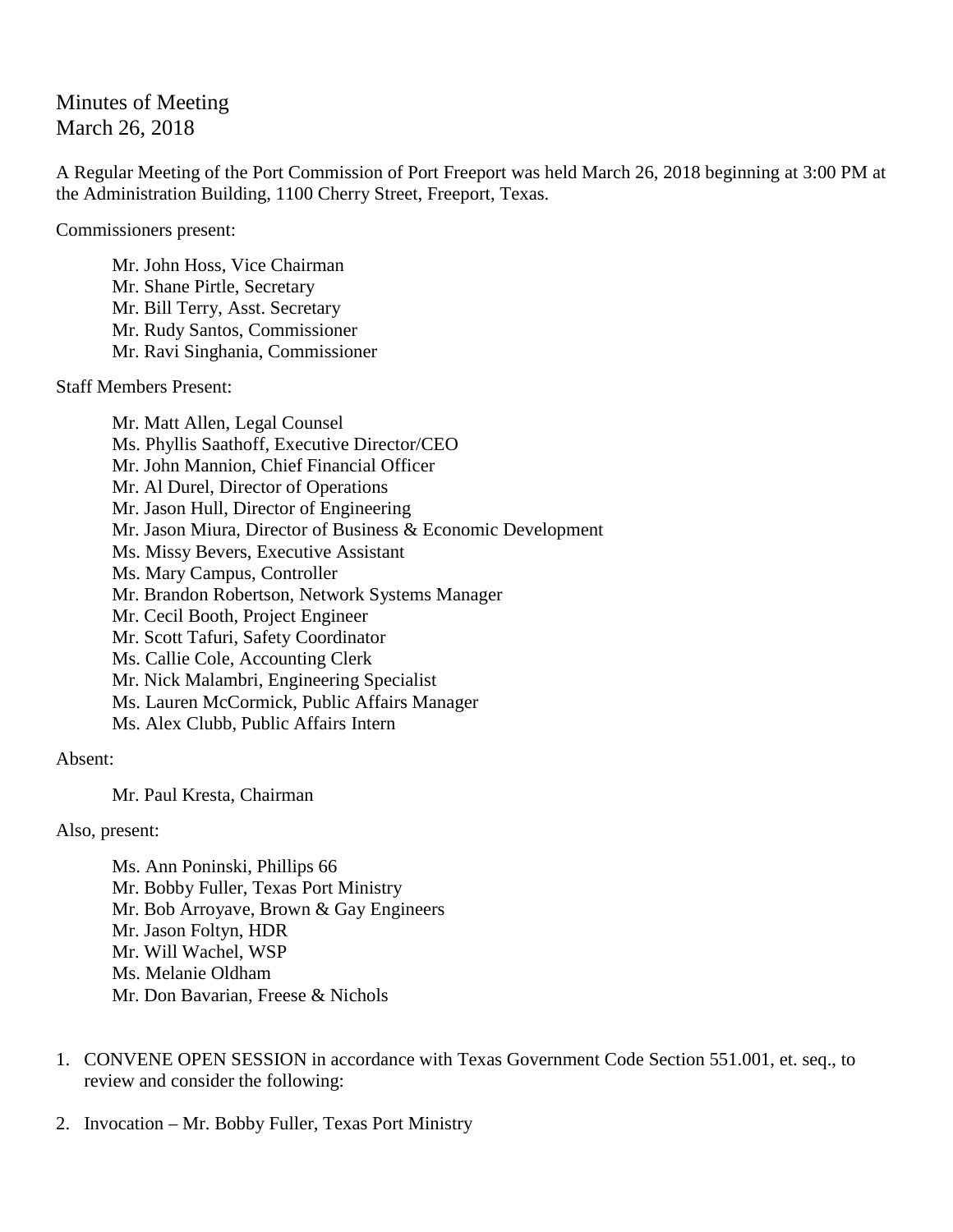- 3. Pledge of Allegiance: U.S. Flag & Texas Flag
- 4. Roll Call. Commissioner Hoss noted that Commissioner Kresta was absent and Commissioner Singhania will be arriving later. All other Commissioners were present.
- 5. Safety Briefing Mr. Chris Hogan, Director of Protective Services
- 6. Approval of minutes from the Regular Meeting held March 8, 2018.

A motion was made by Commissioner Pirtle to approve the minutes as presented. The motion was seconded by Commissioner Terry with all Commissioners present voting in favor of the motion.

- 7. Reports from Executive Staff:
	- A. Receive report from Executive Director/CEO on activities and matters related to administrative affairs. Port tenant updates, USCOE, rail issues, AAPA Committees, leases, contracts, upcoming Port and civic events and other related administrative affairs.

Ms. Saathoff reported attending the AAPA Spring Conference in Washington, DC along with Commissioner Singhania. While at the conference, staff took the opportunity to meet with offices in Washington to update the progress of the GRR and make them aware the engineering and design segment of the project is moving forward and will be looking for additional funds to complete the PED for the entire project. While in the meetings, staff also shared the letter received from Dow Chemical's CEO strongly encouraging the President of the United States to fund the project. Ms. Saathoff also highlighted the omnibus bill (budget) that was passed while in DC. Earlier today in Galveston, Ms. Saathoff testified before the House Select Committee on Ports Innovation and Infrastructure with regard to the Port Authority Advisory Committee. Rear Admiral Paul Thomas requested a visit to the Port on April 12. Details will be forthcoming. Ms. McCormick, Public Affairs Manager, briefly outlined upcoming speaking events with various groups in the community and gave an update on the annual Take-A-Child Fishing Tournament to be held May 5. Ms. Saathoff noted there is now a website, [www.portfreeportbondelection.com](http://www.portfreeportbondelection.com/) with informative facts regarding the bond election. Ms. McCormick also introduced the Port's new intern, Alex Clubb, who joined the Public Affairs team for the next few months to assist with upcoming events.

B. Receive report from Chief Financial Officer on monthly activity and matters related to financial results, investments, insurance, leases, real property matters and other related administrative affairs.

Mr. Mannion gave a brief financial presentation and update to the Commission.

C. Receive report from Director of Engineering on activities and matters related to Freeport Harbor Federal Channel, capital projects and other projects, Hydrographic Report and other related facility engineering matters.

Mr. Hull shared aerial pictures of the Parcel 14 development as well as an aerial of the East End property. Mr. Hull gave a brief update on the Port Road project which will take approximately 15 days to complete along with additional work needed on Pete Schaff Boulevard. Total construction time is estimated to take a month. Mr. Hull reported the solar light has been installed on the northeast end of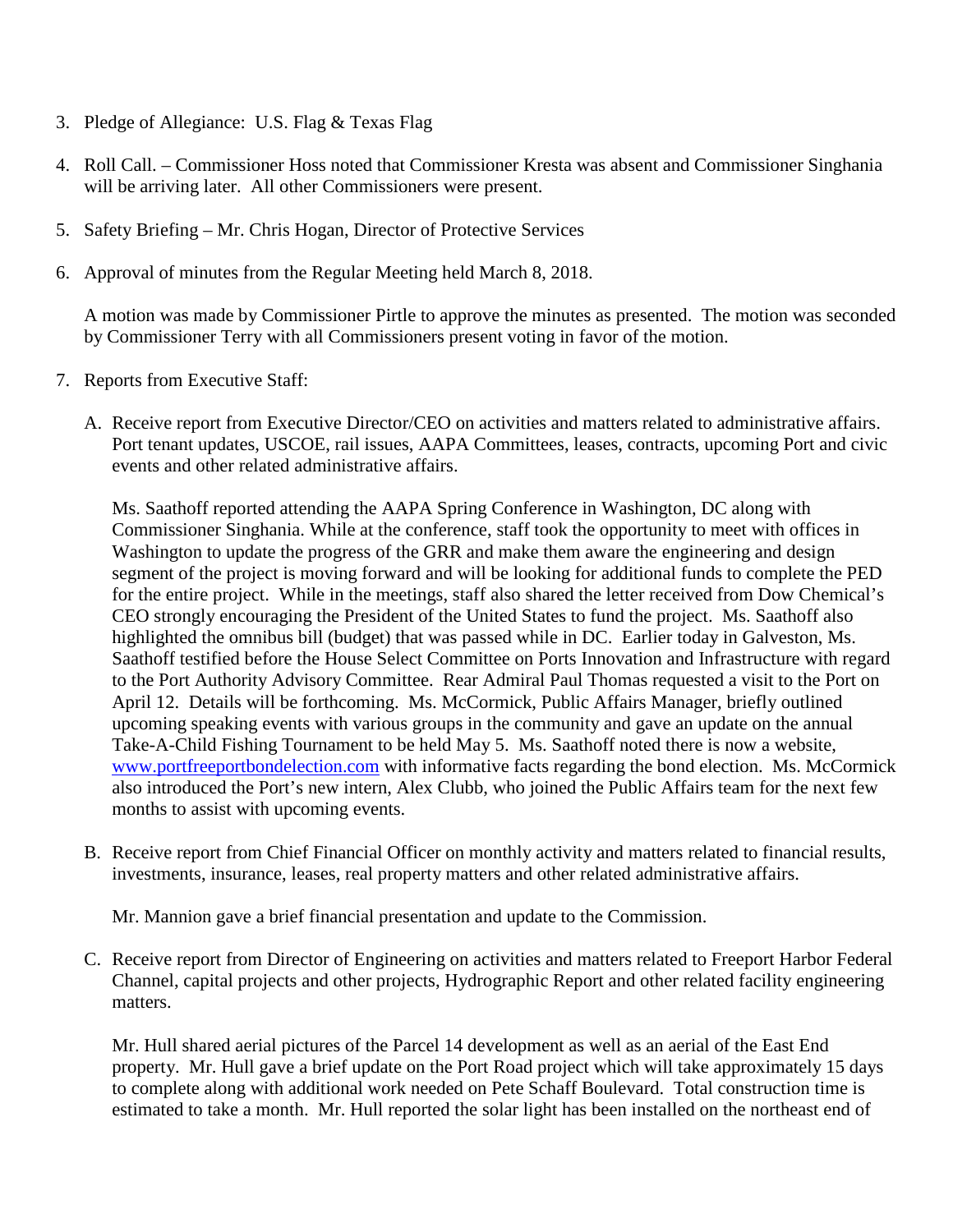Seaway point. Light has also been installed in the radar tower as well. Remaining lights to be installed around the tip of the Dow Thumb are planned to be done with the sheet pile project.

D. Receive report from Director of Operations on activities and matters related to operations, vessel activity, tonnage and other related port operation matters.

Mr. Durel reported that YTD cargo is up 49,000 tons over last year's. Tenaris, Hoegh and Dole have all contributed to the increased numbers. Vessel activity is down a bit from 114 to 107 this year.

Mr. Durel also reported attending a Pilot Working Group meeting March 20 and shared pictures of the vessel Federal Columbia.

E. Receive report from Director of Protective Services on matters related to safety meetings/injury report, security meetings, EMS update and other related safety, security and environmental matters.

Mr. Hogan reported on increased boat traffic in the harbor as well as preparations for the upcoming hurricane season. He also reported on a tenant safety incident and staff's efforts to increase vehicle safety awareness throughout the Port.

F. Receive report from Director of Business & Economic Development on activities and matters related to industry meetings and Port presentations, Port events, and other related trade development or community relation matters.

Mr. Miura highlighted conferences attended which included the Retail Industry Leaders Association in Phoenix February 25-27, Transpacific Maritime Conference in Long Beach March 4-7 and Finished Vehicle Logistics in Huntington Beach March 13-15. Mr. Miura will be traveling to Atlanta March 27 and to Geneva March 31 with Ms. Saathoff to visit with key accounts.

- 8. Receive report from Commissioners on matters related to:
	- A. March 8 and March 26 Personnel Advisory Committee Commissioner Hoss stated the committee reviewed broker of record letter and health insurance RFP. The committee also met today to discuss the addition of a position to the Operations staff.
	- B. March 26 Finance Advisory Committee The committee conducted an annual review of the Port's Investment Policy as well as reviewed changes made to the Texas Public Funds Investment Act made in the last legislative session. Additional training for the finance staff was also discussed. The Investment Policy modifications will be brought to the Board for approval in April.
	- C. March 26 Strategic Planning Advisory Committee Commissioner Terry stated the committee discussed the PSA with Freese and Nichols, which is on the agenda for approval.
	- D. March 26 Operations, Safety & Security Advisory Committee Commissioner Pirtle stated the committee discussed replacing high mast lighting throughout the Port facilities and reviewed proposed bids received.
	- E. Meetings and conferences attended, Port presentations and other related Port Commission matters.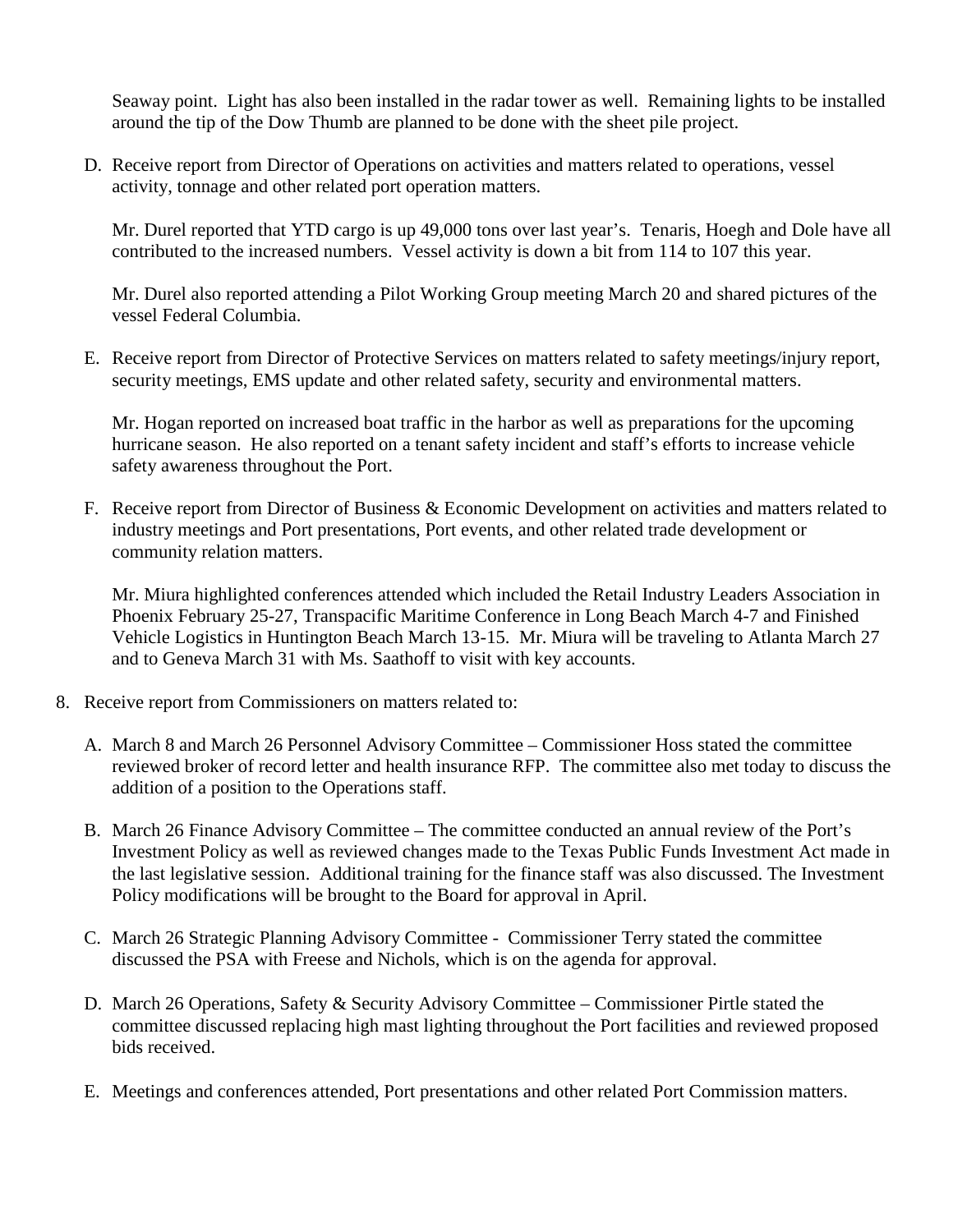Commissioner Pirtle reported attending Corps presentation in West Columbia as well as the Rail District meeting held March 16.

Commissioner Singhania reported attending the presentation made by Ms. Saathoff to the Lake Jackson Business Association March 14, the Rail District meeting held March 16 and the AAPA Spring Conference in Washington, DC.

Commissioner Hoss reported attending presentations made by Mr. Mannion to the Brazoria County Emergency Management and the Brazoria County Local Emergency Planning Committee. He also reported attending the Brazoria County Commissioners Court hearing in support of the San Bernard River project and the Corps public comment meeting held in West Columbia.

- 9. Public Comment Ms. Melanie Oldham addressed the Board regarding the Freeport Harbor Channel Improvement Project and environmental matters pertaining to the project.
- 10. Approval of financial reports presented for the period ending February 28, 2018.

A motion was made by Commissioner Singhania to approve the reports as presented by staff. The motion was seconded by Commissioner Pirtle with all Commissioners present voting in favor of the motion.

11. Approval of a Professional Services Agreement with Freese and Nichols, Inc. for sediment sampling of dredge material in Placement Area 85 for potential beneficial use, for an amount not to exceed \$124,476.00.

Mr. Hull stated the Professional Service Agreement before the Board will allow the material in placement area 85 to be analyzed to determine the best beneficial reuse of the material for a project such as marsh restoration or shoreline restoration. Mr. Hull added that having the material tested to determine best use will put the Port in a better position to apply for and receive grant money. It is Mr. Hull's recommendation the Board approve the PSA and move forward with testing of material.

A motion was made by Commissioner Terry to approve the agreement. The motion was seconded by Commissioner Santos with all Commissioners present voting in favor of the motion.

12. Receive update from staff regarding the Brazoria-Fort Bend Rail District, and the Brazoria-Fort Bend Nexus Project Group.

A Rail District meeting was held March 16 in Freeport. Director Sean Stockard was not present at the meeting, and a replacement has not been named. TxDOT approved a \$600,000 grant for an additional feasibility study. An Advanced Funding Agreement between the Rail District and TxDOT was executed at the March 16 meeting as per requirement of the grant. Additionally, TxDOT requires the District to engage the public therefore the District has moved forward with an agreement with public relations firm Crouch Environmental. The firm was tasked to develop a story board which will communicate key facts about the project, develop a communications plan and engage the public, and develop the Brazoria-Fort Bend Rail District website. At the next meeting the Board will discuss and approve an RFQ (request for qualifications). The District will be seeking firms to represent the Rail District through the next phase of the study. The next meeting will be held April 20 in Richmond. Ms. Saathoff added she will be giving an update/presentation to the Fort Bend County Commissioners Court March 27 at 1:00 p.m. and the Brazoria County Commissioners Court April 10 at 9:00 a.m.